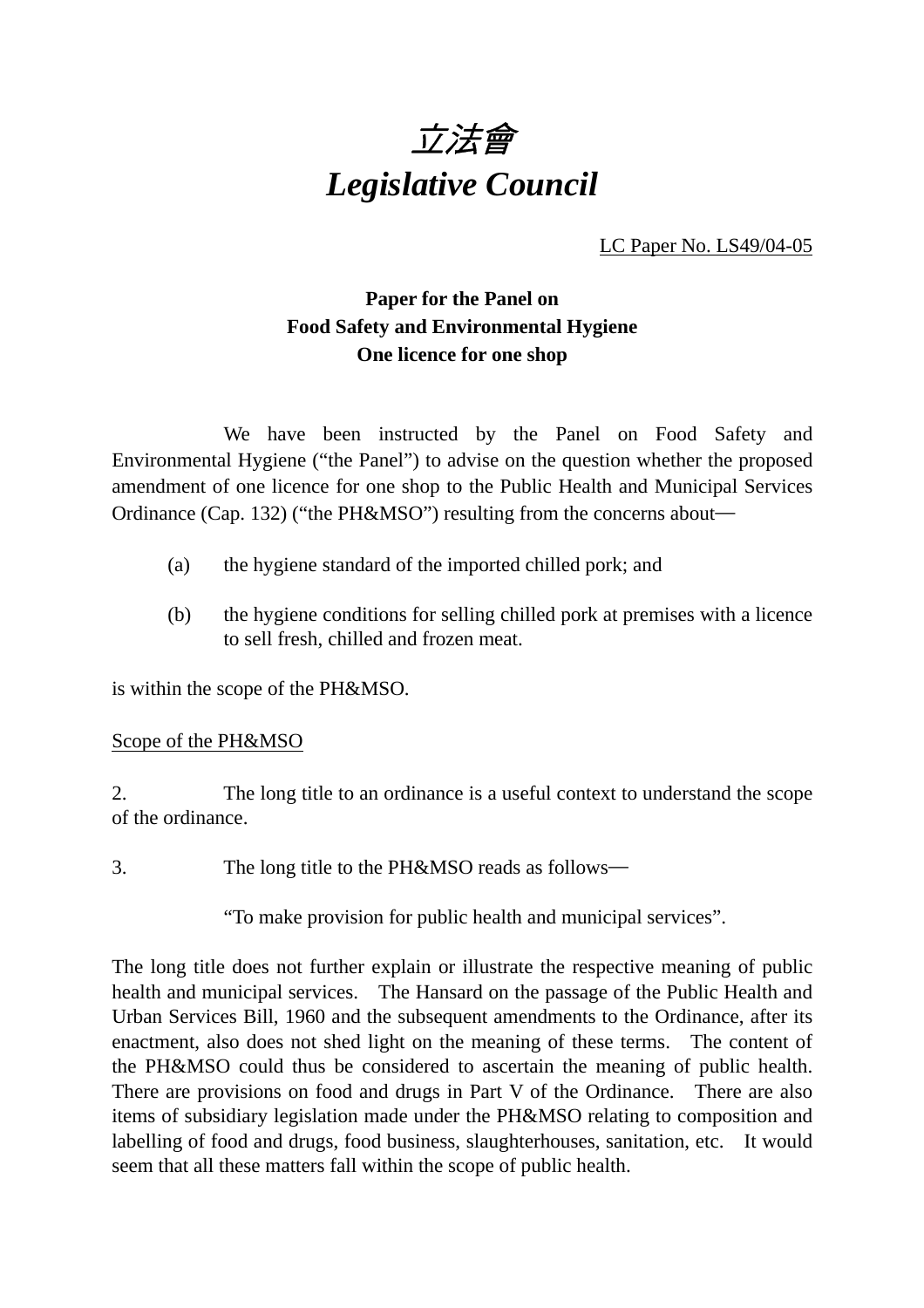The existing arrangement for supply of chilled pork

4. At present, chilled pork is imported into Hong Kong under the Imported Game, Meat and Poultry Regulations (Cap. 132 sub. leg. AK).

5. According to the paper on Import of Chilled Pork from Mainland issued by the Administration to the Panel on 11 January 2005 vide LC Paper No. CB(2)566/04-05(05) ("the Paper"), the Administration explains, in paragraphs 4-5 of the Paper, the monitoring system for imported chilled pork. One of the measures in the monitoring system is to conduct random testing on chilled pork at retail level.

## The existing arrangement for sale of chilled pork at retail level

6. Under section 31 of the Food Business Regulation (Cap. 132 sub. leg. X) ("the Regulation"), a licence granted by the Director of Food and Environmental Hygiene is required to operate a fresh provision shop. Under the same section a fresh provision shop means any food business which involves the sale of fresh, chilled or frozen pork etc., but does not include a market stall, etc. Section 33 of the Regulation sets out the conditions for the issue of a licence. Section 125(1) of the PH&MSO provides that a licence may be granted subject to such requirements, conditions or restrictions as the licensing authority may think fit to impose for the purpose of better carrying out the objects of the Ordinance. Members may note that requirements etc. for the protection of public health would fall within the requirements etc. the licensing authority may impose.

7. Members may note in paragraph 7 of the Paper that the Administration has explained the control of chilled pork at retail level, including fresh provision shop licensees and public market tenants (who sell chilled meat according to the tenancy conditions).

The problem of identifying the chilled pork on sale for tests to meet the requirements of food safety and public health

8. The Panel has noted the various control measures of chilled pork at various levels and the object to safeguard public health by so doing. The Panel was of the view that it is difficult to achieve the object at the retail level. Although there are licensing requirements (for fresh provision shop operators) and tenancy conditions (for market tenants) to display a legible notice at a conspicuous location and on refrigerators that imported chilled meat is available for sale at the premises and they are not allowed to display chilled meat for sale as fresh meat, the temptation to sell chilled pork (after defrosting) as fresh pork is still great due to the price difference. In order to better safeguard the public health against consumption of chilled pork